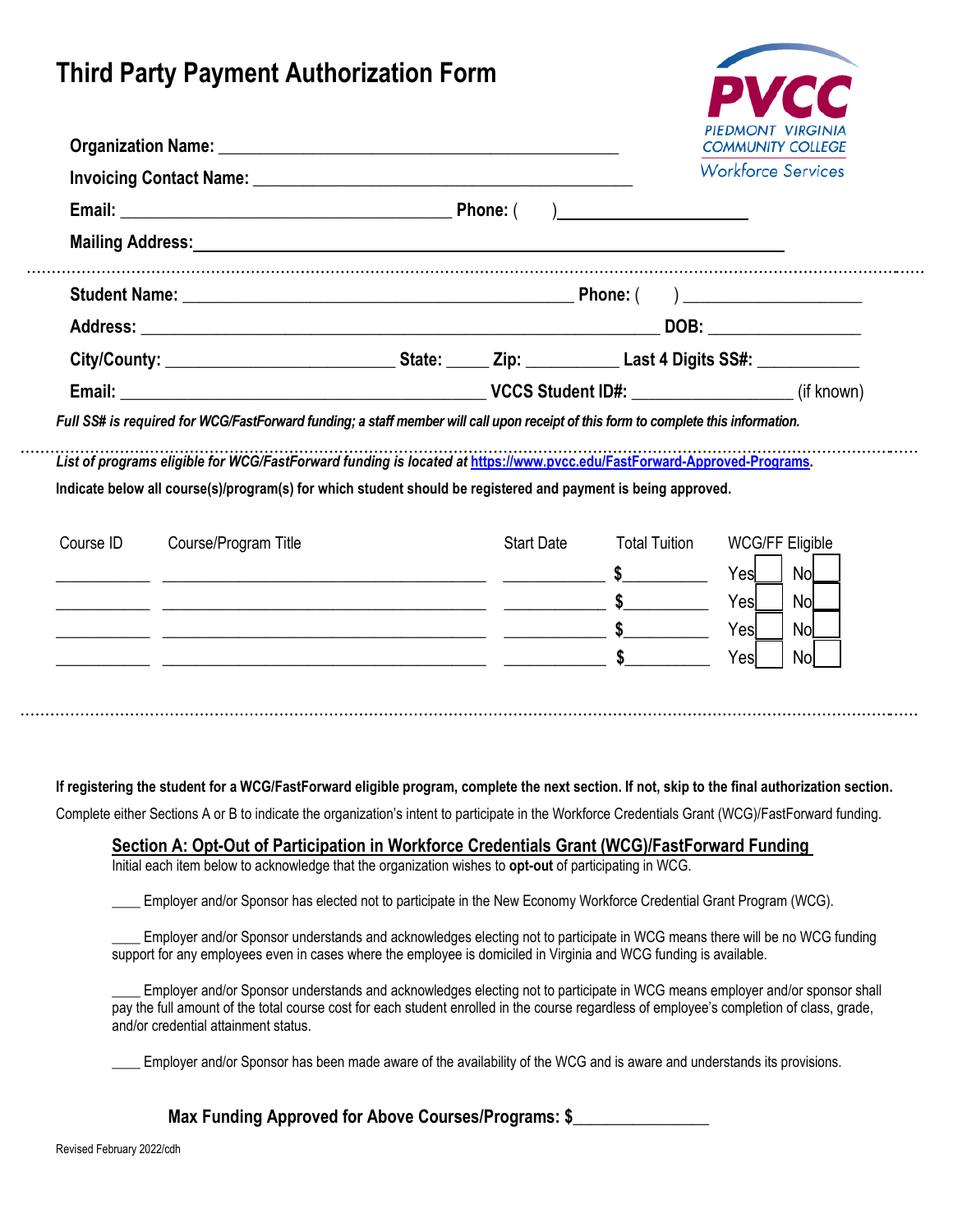#### **Section B: Participate in Workforce Credentials Grant (WCG)/FastForward Funding**

Include the FastForward agreement (completed by the student) when submitting this form and initial one of the lines below to indicate who will accept fiscal responsibility if the student does not earn a satisfactory grade. Also note the maximum funding approved.

**\_\_\_\_\_\_\_** If the student fails to earn a satisfactory grade in the WCG/FastForward program(s) above, the organization accepts fiscal responsibility and will be invoiced for the second 1/3 of the tuition as outlined in the WCG/FastForward agreement.

#### **Max Funding Approved for WCG/FastForward Programs: \$**

(Sum of the first and second 1/3 of the total tuition for all WCG/FastForward Programs)

If student fails to earn a satisfactory grade, the organization does not accept fiscal responsibility for the second 1/3 of the tuition as outlined in the WCG/FastForward agreement. The student will be charged directly by the college.

**Max Funding Approved for WCG/FastForward Programs: \$\_\_\_\_\_\_\_\_\_\_\_\_\_\_\_\_** (The first 1/3 of total tuition for all WCG/FastForward Programs)

| Authorized Signature: | Date:  |
|-----------------------|--------|
| <b>Print Name:</b>    | Title: |
| Email:                | Phone: |

#### **Helpful Hints to Complete Third Party Payment & Registration Process**

- 1. Have the prospective student complete and sign the final page of this form (Release of Information to Third Party Consent).
- 2. If planning to participate in Workforce Credentials Grant/FastForward funding, have the prospective student complete the FastForward Agreement. This agreement can be found at [https://www.pvcc.edu/workforce/fundingassistance.](https://www.pvcc.edu/workforce/fundingassistance)
- 3. Complete all fields and relevant sections on this Third Party Payment Authorization Form.
- 4. For assistance completing the form, call Workforce Services at 434-961-5354.
- 5. Send completed form (3 pages) and FastForward agreement, if applicable, to [workforce@pvcc.edu.](mailto:workforce@pvcc.edu)
- 6. A team member will respond within 2 business days to review the form and process the registration.

Course registration is on a first-come, first-served basis. Early registration is encouraged to secure a space!